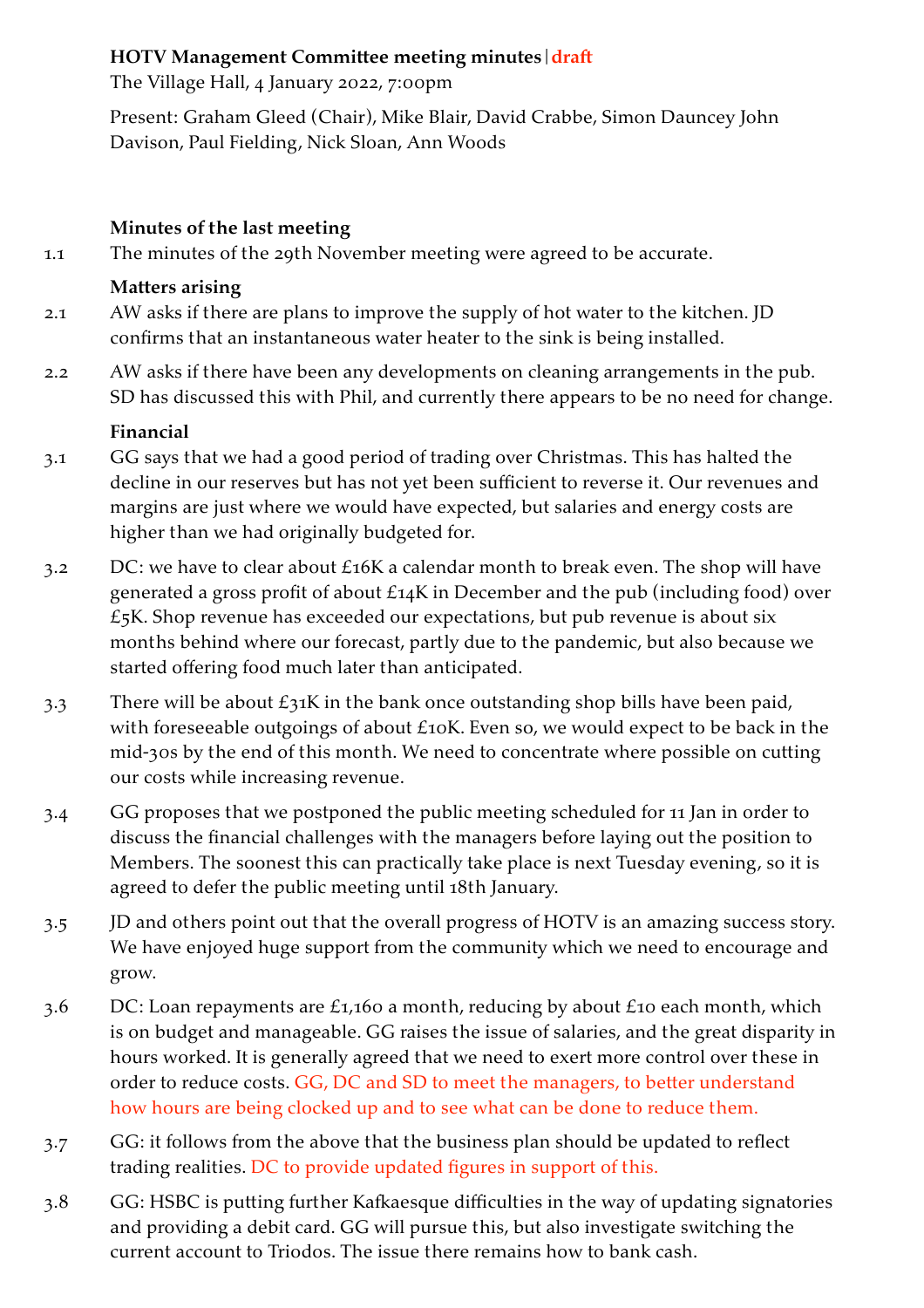3.9 In order to overcome the difficulties with HSBC, GG proposes a motion to move to the requirement of only one signatory for bank payments. After some discussion this is unanimously agreed.

### **Operations**

- 4.1 SD says that Jason will be updating the menu, as well as laying on specials nights for curry, pies and pizza. The quiz night was very successful and will be repeated, as well as the regular Thursday music nights, and Wednesday and Thursday skittles nights. other suggestions are welcomed.
- 4.2 JD suggests that we need to do more to to publicise the Oak and events. Phil is posting information on Nextdoor, but we still need to ramp up our social media presence. Phil is trying to establish an updated presence on Tripadvisor. MB points out that Google still tends to direct searches to the old Royal Oak site. GG to contact Nicola to have this taken down or altered.

### **Covid contingency plans**

- 5.1 GG: The pandemic has impacted customer numbers over Christmas and the new year, with several cancellations. There is a sharp rise of Covid infections in the area, and a high level of uncertainty about the future, in terms of both government regulations and the willingness of customers to come out to the pub.
- 5.2 GG refers to contingency plans prepared by SD in the event of pubs being closed down. We would have set up to provide take-aways, though the likelihood of having to do this seems to be receding. In the event of Phil catching Covid or having to selfisolate, it is agreed that we could probably man the bar with volunteers, and SD has volunteered to keep the cellar running. If Jason catches Covid we would have to close down the kitchen. We would attempt to keep the shop open if the managers were unavailable, but how to do this would depend on circumstances.
- 5.3 Assuming the Stoke Stampede goes ahead on Sunday 9th, SD suggests that the best plan would be to provide for customers out of doors, taking drink and bacon roll orders through the window.

# **Consolidating purchasing**

- 6.1 GG raises the issue of whether we could streamline our purchasing by using a smaller number of wholesalers, automating some of our ordering processes and potentially having more of our stock delivered from more local outlets. JD says that the Broughton community shop has [most of] their stock controlled by their EPOS system and refreshed automatically every Thursday. Moving to a comparable system would save time and go a long way to obviating current problems with stock control. Our first priority should be to research and update our EPOS system, including any additional hardware required. Agreed that we put everything in place soon to streamline purchasing from Bookers, and minimise small-scale purchasing from Martins. To be discussed with shop managers at 11 Jan meeting.
- 6.2 AW asks about the cost of wastage from out of date stock. A lot of time is spent by volunteers checking dates and reducing or disposing of outdated items. DC says that this is difficult to quantify because it is rolled into the cost of sales. Broughton Shop book wastage more explicitly in their accounts and it is agreed that we should do the same. DC to make necessary changes to book-keeping system.